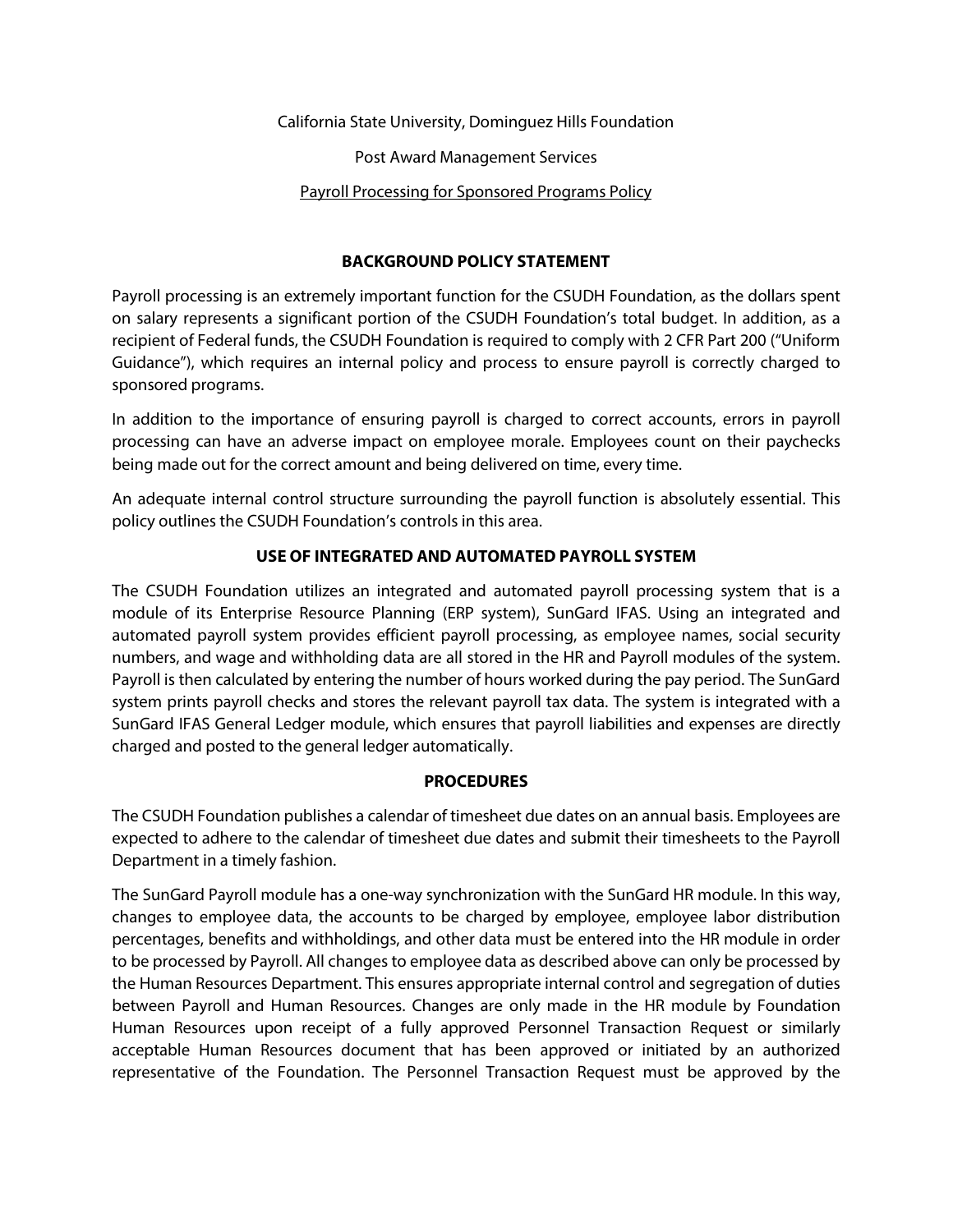employee, the supervisor, Project Director, Post Award Administration Office, Director of Administrative Operations, and COO/CFO.

All non-exempt employees submit a Timesheet for Non-Exempt Employees. The timesheet specifies the individual's personal information, job/position information, account number to be charged, and the hours worked during the pay period. However, if account information on the timesheet differs from what was provided on the Personnel Transaction Form, this will not suffice as documentation to make employee account changes; a new Personnel Transaction Form or alternative authorization document certifying account changes must be submitted and authorized by the Project Director/Authorized Signer. The employee signs an attestation that states: "I hereby certify that the hours recorded above reflect a true and accurate record of the services rendered and payment is in order." The timesheet is approved by the individual's designated supervisor.

All exempt employees submit an Attendance Report for Exempt Employees. The timesheet specifies the individual's personal information, job/position information, account number to be charged, the period for attendance certification, and the amount of leave by type used during the period. The employee certifies the report, and it is approved by the individual's supervisor.

Once received by the Payroll Department, the data from the timesheets and attendance reports are entered into the payroll system. The Payroll Technician performs a "force calculation", which calculates the associated payroll charges (including total compensation, fringe benefits charges, etc.) automatically. The Payroll Technician then reconciles the "Pre-List", which is submitted for approval by the Director of Administrative Operations. Upon reconciliation and approval, the payroll cycle information is then provided to the Accounting Manager, who provides final approval and "posts" the payroll cycle. Upon posting, the payroll is automatically charged to the specific accounts of each employee, checks are printed, and ACH files are generated and uploaded to the bank for those employees on Direct Deposit. The Accounting Manager provides the checks to the Payroll Technician who ensures they are secured until the pay date.

No sole individual involved in the Human Resources/Payroll/Accounting activities associated with payroll processing has the security access to be able perform payroll processing from start to finish.

# **WEEKLY, MONTHLY, AND QUARTERLY RECONCILIATIONS AND TASKS**

Although the CSUDH Foundation utilizes an automated payroll system for the processing of its payroll, there are many weekly, monthly, and quarterly reconciliations and tasks that must be performed in order to ensure appropriate ongoing compliance with Federal, State, and Local regulations pertaining to payroll, as well as ensuring appropriate administration of employee benefits. These tasks are outlined in the attached "Payroll Task Details" spreadsheet, which is incorporated herein by reference.

A broad summary of these tasks is noted in the below chart: